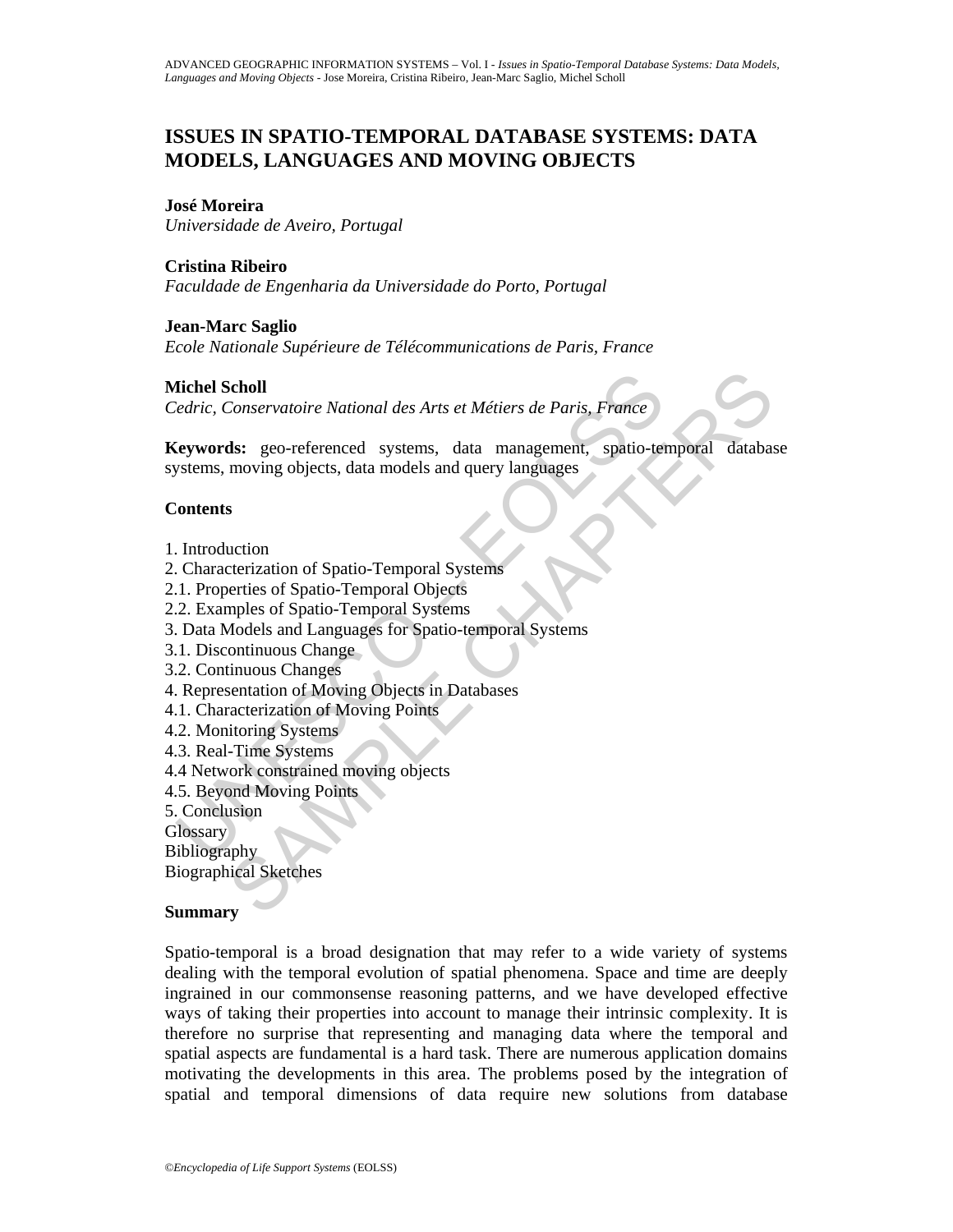management systems. One application area which is receiving considerable attention concerns moving objects, represented as points in the spatial dimensions.

This article presents an overview of spatio-temporal database systems, describing the main features of spatio-temporal objects and proposing a classification of spatiotemporal systems based on the properties of the represented objects. This classification allows understanding the complexity of the dynamics that underlie the temporal evolution of spatial phenomena. A survey of some issues in the spatio-temporal domain is also presented. The focus is on data models and languages for spatio-temporal database systems with moving object applications in mind. Open issues for future research, in the light of the features described as useful to being handled by spatiotemporal systems, are also identified.

## **1. Introduction**

**Introduction**<br>
Vith the increasing use of automated processes in fields like earth scienting and socioeconomic studies, urban planning, traffic control, land info<br>
novironment protection or medical imaging, and the rapid Interior increasing use of automated processes in fields like earth sciences, economic<br>conconomic studies, urban planning, traffic control, land information system<br>nent protection or medical imaging, and the rapid increase With the increasing use of automated processes in fields like earth sciences, economical and socioeconomic studies, urban planning, traffic control, land information systems, environment protection or medical imaging, and the rapid increase in the availability of data from a wide variety of sources like satellite images, mapping agencies or GPS devices, we have witnessed in recent years an increase in the demand for systems that can model, store, manipulate, and interpret spatial data. In addition, spatial data often has an evolutionary behavior. As a consequence, not only must spatial information be permanently updated to represent the current status of real objects, but the history of their evolution also needs to be stored. Therefore, the new systems require functionalities for processing spatio-temporal data suitable for answering queries of the type "where and when," such as: "What were the boundaries of Porto City in January, 1990?" "Which properties were owned by John Smith in London from May 1992 to June 1997," or "Which ships were within a distance of 20 miles from Sines' harbor at 10 AM 11 June, 2001." This is the concern of what is commonly referred to as spatiotemporal database systems.

There is a general agreement in the database research community that efficient database management systems (DBMS) exist for the representation, manipulation, and querying of large volumes of attribute (also referred to descriptive) data, that is, numeric, alphabetic or alphanumeric data. Traditionally, these systems have been developed to capture a single snapshot of reality and they were not well suited for applications requiring the support of past, current, or even future data. The temporal databases community has studied this issue and there is now a consensus temporal extension (TSQL2), allowing the formulation of sophisticated queries over time, as well as modifications to previous states (if an error is detected or if more information becomes available) and to future states (for planning purposes). Spatial database research has been mainly concerned with the development of spatial data models, efficient access methods and algorithms for the implementation of complex spatial operations. These systems have become commercially available, first as proprietary GIS, such as Arc/Info from ESRI GIS & Mapping, and more recently as spatial extensions that can be integrated within traditional database systems, such as the Spatial Data Option from Oracle or the DB2 Spatial Extender from IBM.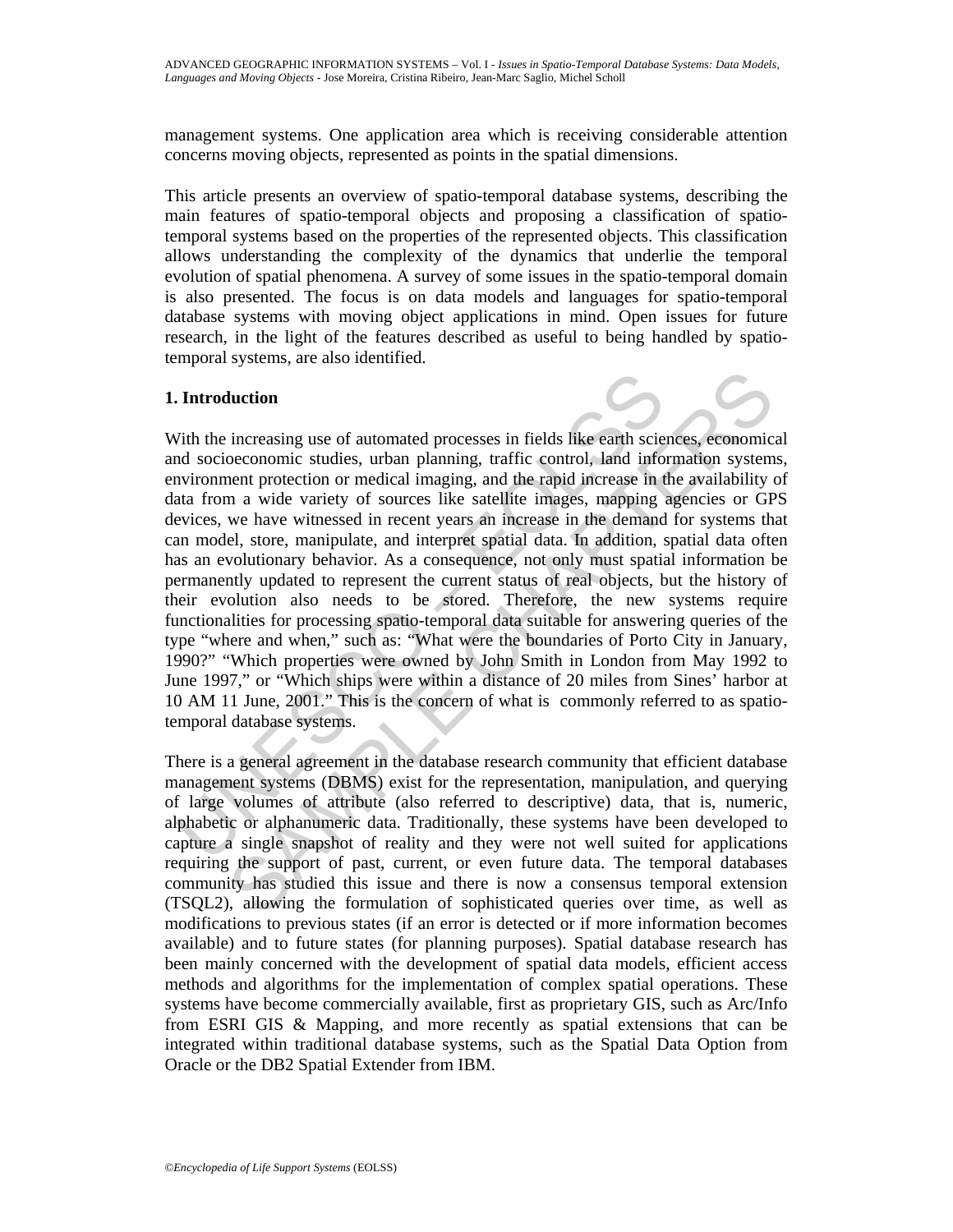A simple combination of temporal and spatial theories, as shown in this article and in other studies, is not sufficient to embrace all the new issues raised by the integration of spatio-temporal information in database systems. Presently, the challenge for developers of spatio-temporal systems is to find abstractions and architectures to implement generic systems, that is, to build systems with generic spatio-temporal data management capabilities that can then be tailored to the requirements of a particular application domain. Important issues in this context include the handling of spatio-temporal representations and data models, spatio-temporal query languages, and efficient access methods (see also *Spatio-Temporal Information Systems).* Such efforts require an accurate knowledge of the intrinsic features of spatio-temporal information.

This article starts with a characterization of spatio-temporal data, identifying the main features to be taken into account and their impact on a database representation. The various approaches to capturing the spatial and temporal features of data in a database are analyzed, together with the proposed data models and languages. The focus is then put on the somewhat simpler problem of representing moving objects and the specific cases of monitoring systems (dealing with the history of objects' movement) and realtime systems (where present and near-future events are central). The open and ongoing research is highlighted in the conclusions.

## **2. Characterization of Spatio-Temporal Systems**

catures to be taken into account and their impact on a database reprioring the spacial and temporal features of denotes and an explored data models and temporal features of duration of the proposed data models and tanguage to be taken into account and their impact on a database representation. The<br>proproachs to capturing the spailal and temporal features of data in a database<br>resome to capturing the spailal and temporal features of data in a A search for existing and potential applications of spatio-temporal database systems shows that the application domains are varied and that the objects to be represented have greatly differing properties. A classification would therefore be useful, not only to bring together applications with identical requirements, but also to identify the elementary components that must be handled by spatio-temporal systems, facilitating a modular development and a better understanding of the extent of the issues that these systems must deal with.

For the purpose of classification of spatio-temporal systems, the view here is centered on the spatio-temporal aspects of objects. Physical objects may be characterized by various attributes other than the spatio-temporal ones, storing values for object features of different kinds: descriptions, physical quantities, and in general domain-specific attributes. These may also change over time, but the analysis in the classification presented here is focused on the temporal evolution of spatial properties.

## **2.1. Properties of Spatio-Temporal Objects**

The classification of spatio-temporal systems can be based on the properties of the objects they represent. The two main aspects taken into account are the spatial properties of physical objects that may change over time and the way in which these changes occur. Spatial properties of objects that typically change over time are their location, direction, size, and shape. Location and direction are used to capture the movement of objects; their evolution provides information on change that can be modeled as geometric transformations such as translation and rotation. The mutation of objects over time is apparent in their size and shape properties. The information about size can be used to capture variations in scale, that is, the expansion and contraction of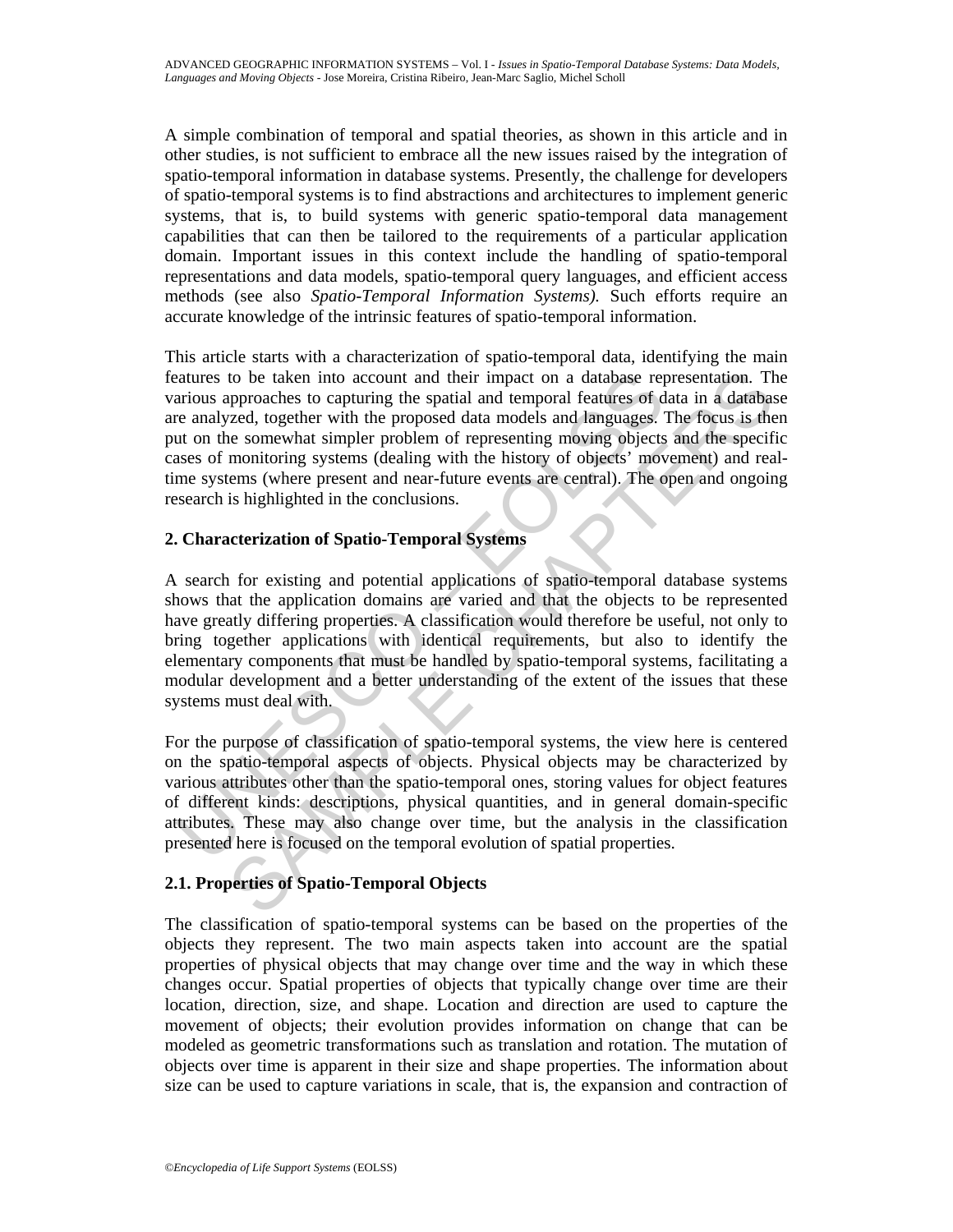the objects, whereas the information about shape is required to capture deformations. The most complex case for mutation arises when it involves the aggregation or the fragmentation of complex objects, such as objects that are composed of other elementary objects. In these cases, it is often necessary to handle functional relationships between the objects, in order to make it possible, for instance, to answer questions about the exchange of components between complex objects.

The values of spatial properties may change continuously or discontinuously over time. When changes are continuous, the values of a spatial property may be modeled as a function of time represented as a continuous line in a graph. (Figure 1).



When the values of spatial properties change from one value to another at a precise moment in time we are in the presence of discontinuous change. In this case, the management of change can resort to the kind of solutions proposed for managing versions in temporal databases. A version is a snapshot of the state of the data at a specified time. The temporal dimension may represent time instants or time intervals. In the former case, a version records a value at a particular time instant. Between two time instants, the values of the objects' attributes are either considered undefined or assigned some conventional value (Figure 2).

Versions based on time intervals represent successive states of an object. In this case change can be viewed as caused by events and, between two events defining a time interval, the values for the objects attributes are considered constant (Figure 3).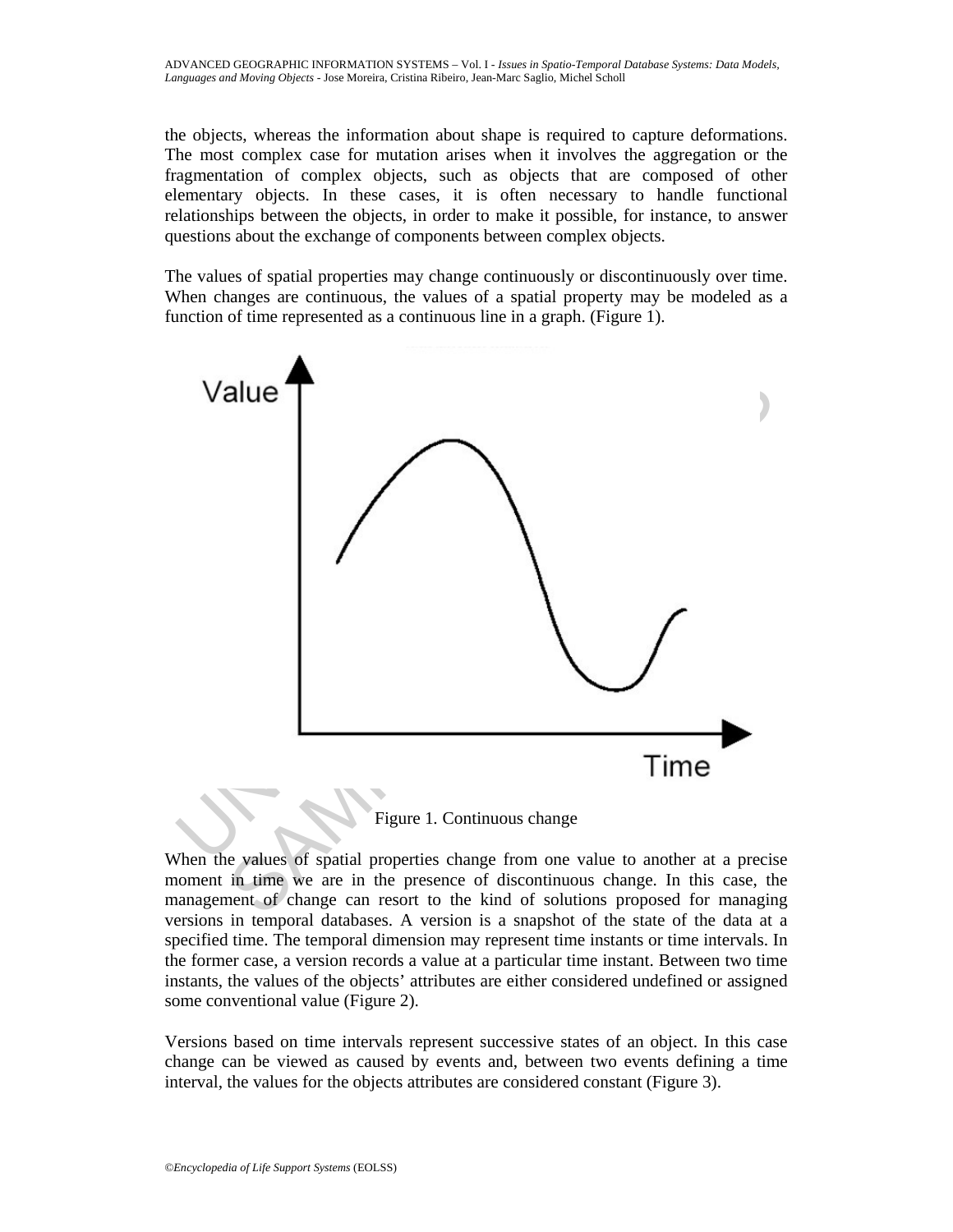ADVANCED GEOGRAPHIC INFORMATION SYSTEMS – Vol. I - *Issues in Spatio-Temporal Database Systems: Data Models, Languages and Moving Objects* - Jose Moreira, Cristina Ribeiro, Jean-Marc Saglio, Michel Scholl





#### **2.2. Examples of Spatio-Temporal Systems**

When classifying the allocation of spatio-temporal systems to categories, it is important to note that the complexity of their applications may differ significantly (see Table 1). For example, some systems only deal with changes in one kind of properties. This is the case with systems that handle rigid moving objects, where the only properties relevant are those related with the movement, that is, the location and the direction of the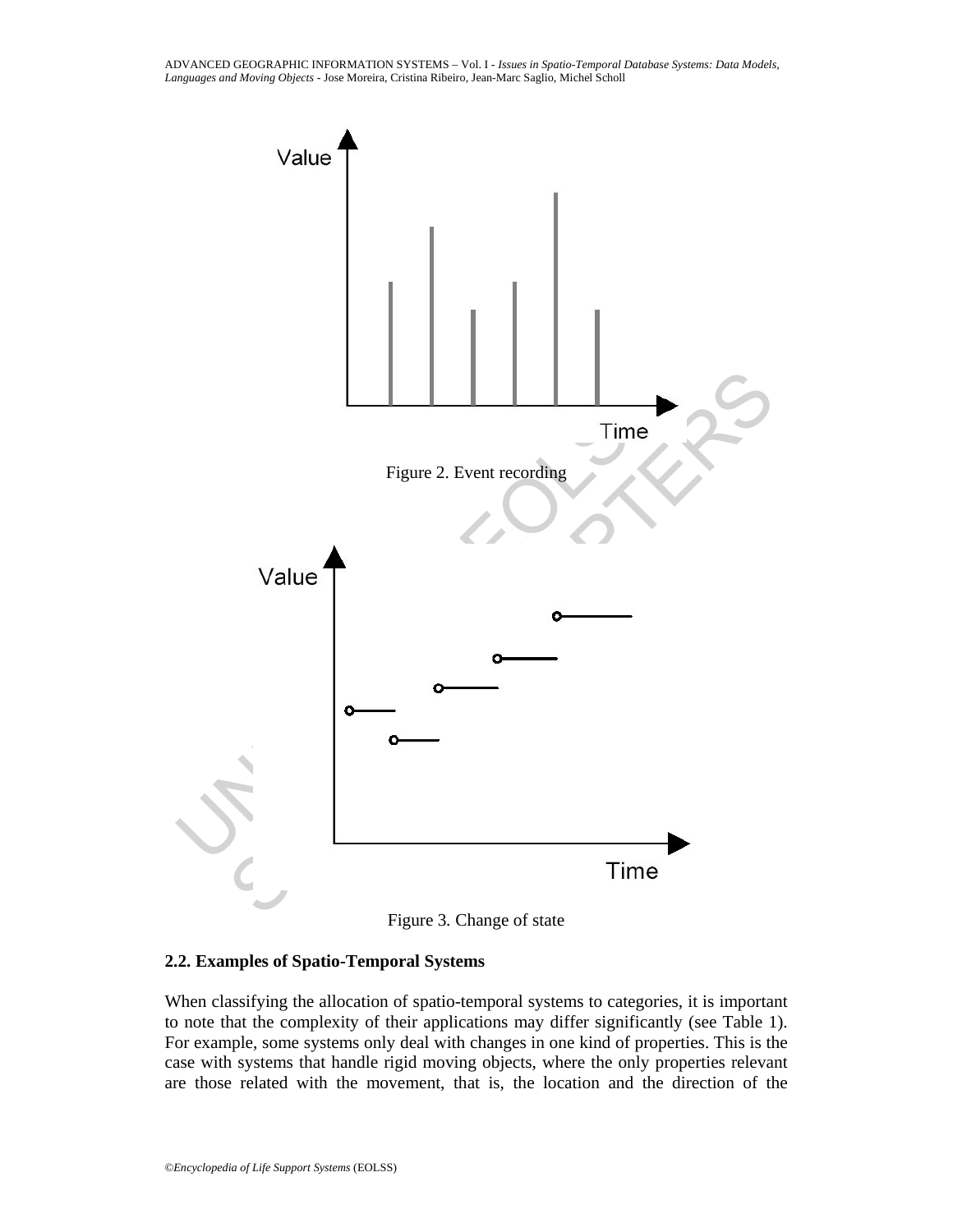objects. The same is true for a system designed to monitor the deformation—changes in shape and size—of an island due to tides, where location and direction are not subject to change. Other systems must deal with changes in several kinds of properties. For example, an application designed to monitor the evolution of pollution spots in the sea should cope not only with the movement of the spots, but also with the changes on their extent—size and shape—and possibly with the fragmentation of one spot into several different spots.

A similar analysis can be carried out for systems where discontinuous change is assumed. For example, a shoreline will change over time because of coastal erosion. To track this (possibly continuous) change, the deformations of the curves that define the shoreline might be only periodically recorded. For an historical system studying the migration of populations it may be necessary to record not only the movement of populations but also the changes in the territory occupied at a given historical period, and even the possibility of aggregation and fragmentation of populations and territories.

|                                                                                                                                                                                                                                                                                                                                                                                                                                                             | Continuous change |        |       | Discontinuous change |                                                     |
|-------------------------------------------------------------------------------------------------------------------------------------------------------------------------------------------------------------------------------------------------------------------------------------------------------------------------------------------------------------------------------------------------------------------------------------------------------------|-------------------|--------|-------|----------------------|-----------------------------------------------------|
|                                                                                                                                                                                                                                                                                                                                                                                                                                                             | Moving<br>Objects | Island | Spots |                      | Pollution Shorelines Migration<br>of<br>Populations |
| Movement                                                                                                                                                                                                                                                                                                                                                                                                                                                    |                   |        |       |                      |                                                     |
| Mutation                                                                                                                                                                                                                                                                                                                                                                                                                                                    |                   |        |       |                      |                                                     |
| Simple deformation                                                                                                                                                                                                                                                                                                                                                                                                                                          |                   |        |       |                      | V                                                   |
| Aggregation<br>and<br>fragmentation                                                                                                                                                                                                                                                                                                                                                                                                                         |                   |        |       |                      |                                                     |
| Table 1. Classification of spatio-temporal applications<br>Different levels of detail may involve different recording requirements. For example,<br>ire monitoring system for a fire brigade operational center should be able to represer<br>he number, location, and extents of burned areas, and to update this information, say<br>every three hours. In this case, the fire might be represented by polygons wit<br>liscontinuous evolution over time. |                   |        |       |                      |                                                     |

However, fire brigades need more detailed information to control the fire. They need the location of the fire, as well as the local weather conditions, to isolate the focal points of the fire and prevent it from spreading into other areas. This information should also be updated more frequently than the higher level one.

It should be noted that the choice between continuous and discontinuous change might be determined either by the nature of the system and the data to be modeled, or by the practical possibility of capturing or acquiring data with sufficient rigor. These kinds of decisions belong to the modeling phase of the system.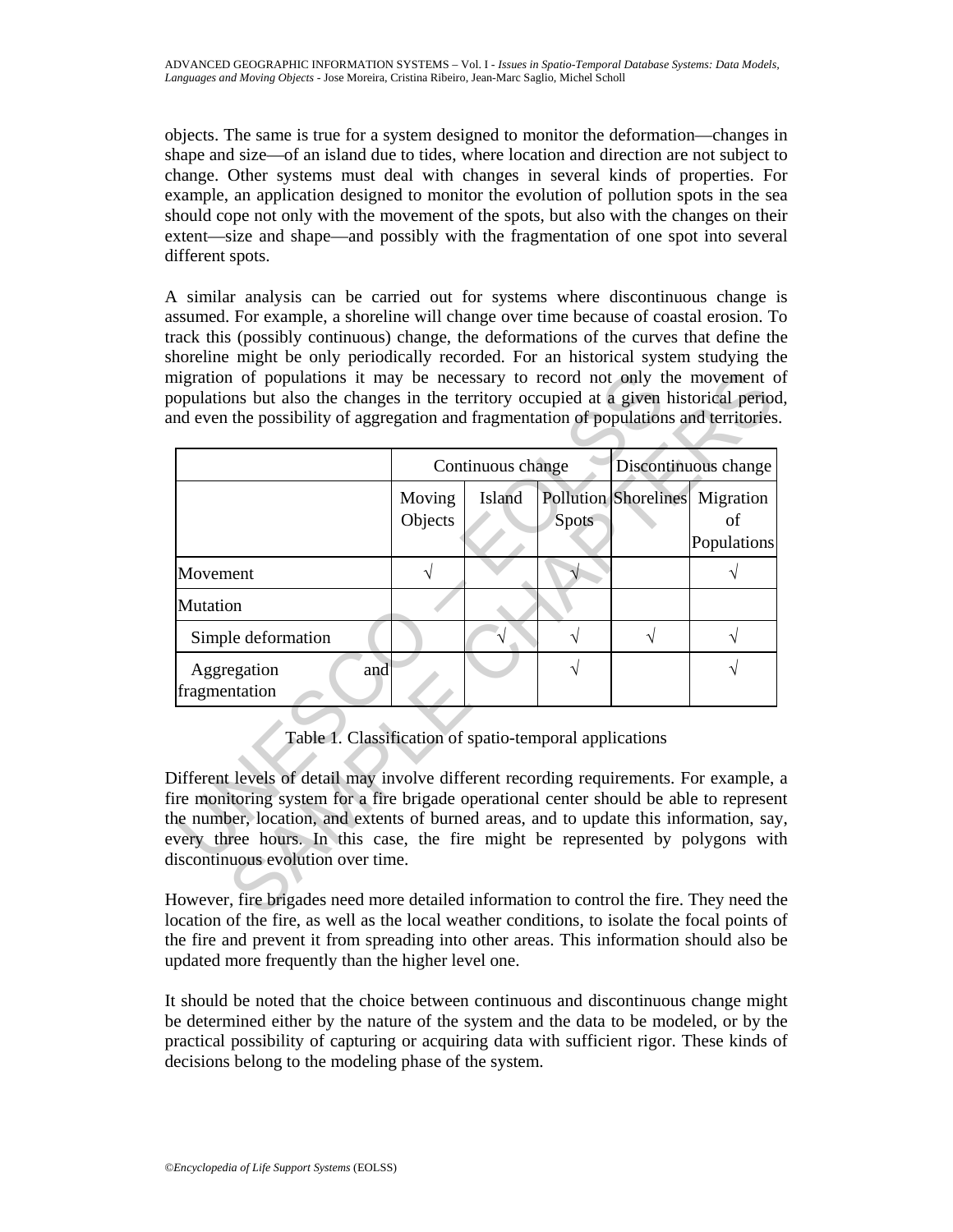## **3. Data Models and Languages for Spatio-Temporal Systems**

A spatio-temporal database is a database designed for the representation, manipulation and querying of spatial data and spatial data changing over time. All individual spatial and temporal database concepts must be considered. However, as various studies have already shown, a simple combination of the spatial and temporal aspects of data is not appropriate to capture the whole diversity of the spatio-temporal phenomena that the users need to represent in a database system. Rather, the temporal evolution of spatial objects must be investigated in order to develop inherent spatio-temporal database concepts.

ons with their own specific problems, and was usually developed by domain<br>The main focus was on applications for the representation of discontinuously<br>spatial data. Several data models and structures have been proposed, a Early work on spatio-temporal systems started with the study of systems for concrete applications with their own specific problems, and was usually developed by domain experts. The main focus was on applications for the representation of discontinuously changing spatial data. Several data models and structures have been proposed, a few principles have been defined, and many problems, difficulties, or obstacles to the design and implementation have been encountered (for static modeling, see also *Conceptual Modeling of Geographic Applications)*.

pplications with their own specific problems, and was usually devel<br>pperts. The main focus was on applications for the representation of<br>hanging spatial data. Several data models and structures have been<br>irinciples have be Strongly encouraged by the *Chorochronos* network funded by the European Commission, the European spatial and temporal database communities started with systematic research on the integration of spatial and temporal concepts in database systems. The main focus is on systems for the representation of continuously changing spatial information. The representation of moving objects in database systems is becoming a major topic of research in this context.

It is important to note that temporal databases distinguish between valid time and transaction time. The *valid time* of a fact is the time when a fact is true in the modeled reality and is therefore part of the user data while the *transaction time* is the time when a fact has been stored in the database and may be retrieved. In what follows, all references are to the valid time concept.

## **3.1. Discontinuous Change**

The representation of spatial objects is usually a combination of geometric and descriptive data. The geometric part, commonly referred to as *feature*, has often a complex structure, that is, it is composed of several primitive geometric components also referred to as elements. For example, shorelines are represented by sets of line segments. For such objects, two types of change are possible: attribute change and geometric change. In attribute change, the whole feature (for example, a shoreline) undergoes a change. With geometric change, the whole feature can be moved or deleted, a new element can be added to a feature, an existing element can be moved or deleted in a feature, and part of a feature can be reshaped or deleted. However, successive updates of geometry can cause edge effects and introduce artifacts that cause data to appear piecemeal or incorrect. If only a local area is altered, the borders of that area may no longer match the surrounding unaltered area. This problem has been studied at the US National Ocean Service and two approaches have been considered. One consists in leaving the dangling line segment to dangle and let the viewer, who sees the gap, to use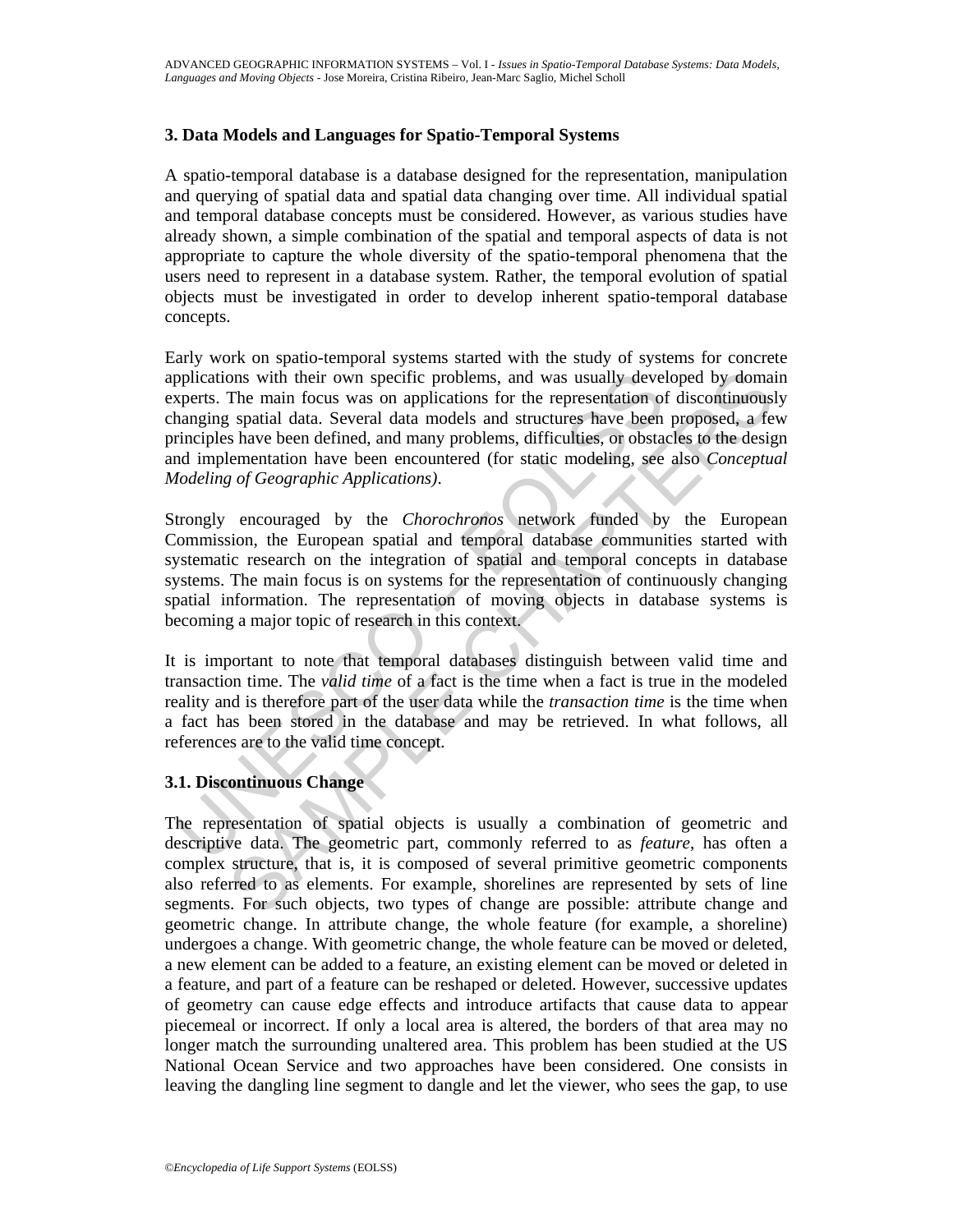imagination to close the gap. The other consists in adding a closing line and tag it to make it evident that it is an extra line.

Another issue concerns the techniques for timestamping spatial objects with complex geometry. The most intuitive and inexpensive approach is to timestamp the entire object associating a temporal value at its birth (its creation in the database) and another temporal value at its death (its deletion in the database). However, it is obvious that this solution has only limited expressiveness in what concerns the temporal properties of the object throughout its life. To obtain more control over the time granularity, it is necessary to timestamp the referenced primitive geometric components. Two solutions have been proposed. One consists of merging time and space at the primitive geometric component level (point, line segment, or polygon). The other consists of merging time and space at point level only, by forming a composite class of a spatial point (*point*) and a temporal point (*tpoint*). This class is used to construct other primitive spatio-temporal object classes, of higher dimensions, such as *tpolygon*.

and space at point level only, by forming a composite class of a spatial<br>temporal point (*tpoint*). This class is used to construct other primitive<br>bject classes, of higher dimensions, such as *tpolygon*.<br>by exit classes, e at point level only, by forming a composite class of a spatial point (*point*) an aloin (*tpoint*). This class is used to construct other primitive spatio-temporal asses, of higher dimensions, such as *polygon*.<br>Lentity Object identity becomes an issue in applications that must control the aggregation and fragmentation of spatial objects. The distinction between constructive change and nonconstructive change has been proposed to deal with this problem. A non-constructive change takes place when a certain status of the object changes in terms of spatial or descriptive attributes. A constructive change is the change that creates a new object out of an existing one with a new concept different from the previous one. Non-constructive changes are simpler: it is sufficient to give a unique identifier to each object along the time line. The history of constructive changes is kept using an object-oriented data model based on a class named identity. An identity number is assigned to each version of an object, and a doubly linked list is maintained with pointers to the next and previous identity numbers.

Another approach, intended to support the development of applications for the management of discretely changing spatial data, is an extension of an object-oriented database system. Information is represented as spatio-temporal objects encapsulating descriptive, temporal, and spatial data. A set of operators for the evaluation of temporal, spatial, and spatio-temporal queries is also proposed. The framework provides a kernel of spatial and temporal class hierarchies to be used to build applications supported on the object-oriented concepts of inheritance, composition, and polymorphism.

> TO ACCESS ALL THE **23 PAGES** OF THIS CHAPTER, Visit[: http://www.eolss.net/Eolss-sampleAllChapter.aspx](https://www.eolss.net/ebooklib/sc_cart.aspx?File=E6-72-01-07)

- - -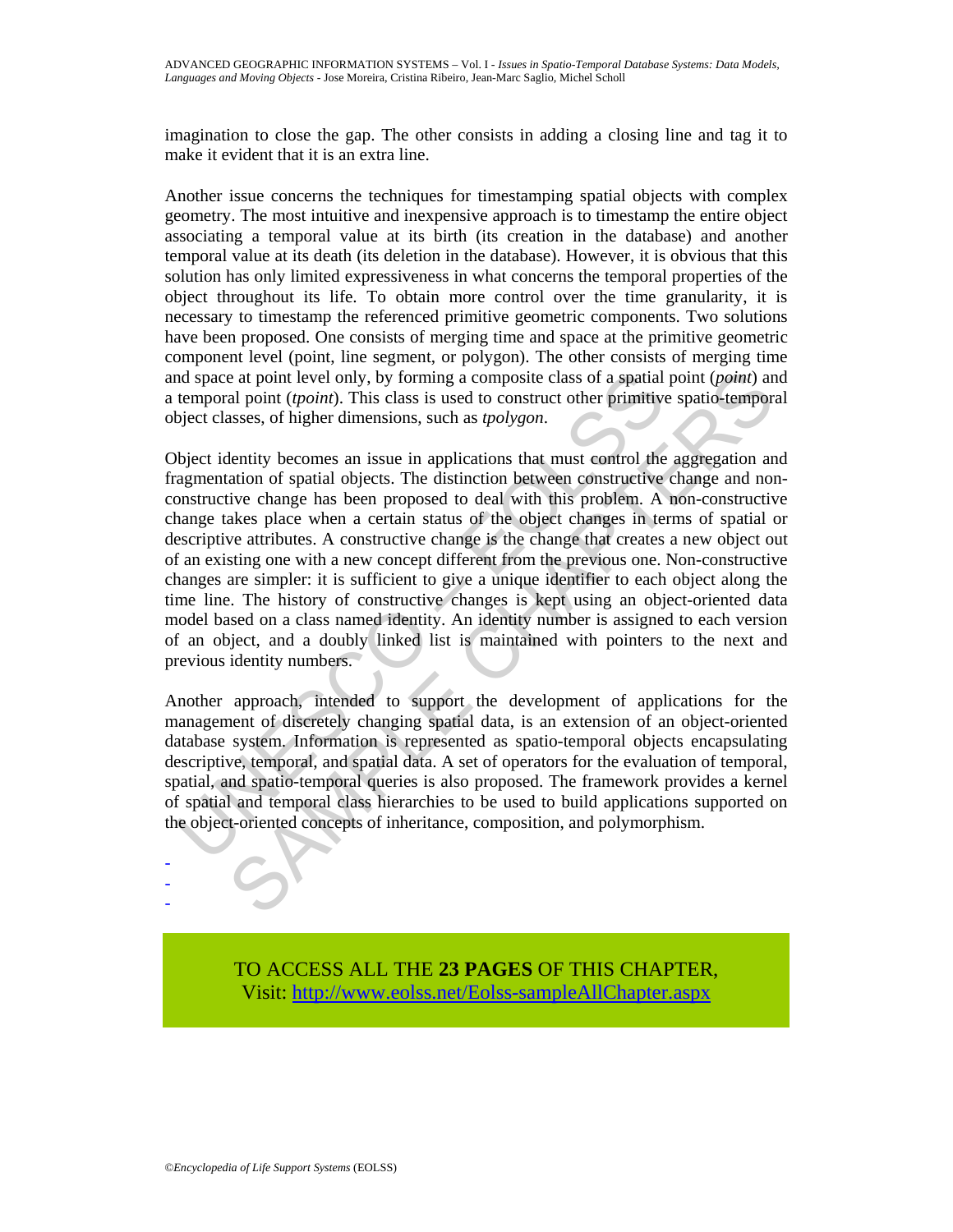#### **Bibliography**

Grumbach S., Rigaux P., Scholl M. and Segoufin L. (2000). The *Dedale* prototype. *The Constraint Databases*, pp. 365−382. Heidelberg, Germany: Springer Verlag. [This chapter presents a linear constraint database system for spatial and spatio-temporal applications.]

Güting R., Böhlen M., Erwig M., Jensen C., Lorentzos N., Schneider M. and Vazirgiannis M. (2000). A foundation for representing and querying moving objects. *ACM Transactions on Database Systems*, **25**(1), pp. 1−42: ACM Press. [This paper presents an abstract data model for representation of continuously changing spatial information.]

Güting R. and M. Schneider, Moving Objects Databases (2005). Morgan Kaufmann Publishers. [This book focuses on modelling, storage and querying of moving objects data.]

Koenen R. (2001). *Overview of the MPEG-4 Standard*. ISO/IEC JTC1/SC29/WG11. URL: http://www.cselt.it/mpeg/standards/mpeg-4/mpeg-4.htm. [This document gives an overview of the MPEG-4 standard, explaining which pieces of technology it includes and what sort of applications are supported by this technology.]

IPEG-4 standard, explaining which pieces of technology it includes and what sor<br>pported by this technology.]<br>oubarahis M., Pemici B., Schek, H.-J., Scholl M., Theodoulidis B., Tryfona N.,<br>numbach, S., Gütting, R., Jensen C itandard, explaining which pieces of technology it includes and what sort of applications a<br>tandard, explaining which pieces of technology it includes and what sort of applications a<br>s M. Permici B., Schek, H.-J., Scholl M Koubarakis M., Pernici B., Schek, H.-J., Scholl M., Theodoulidis B., Tryfona N., Sellis T., Frank A., Grumbach, S., Güting, R., Jensen C., Lorentzos N., Manolopoulos Y. and Nardelli E., (Eds.) (2003), *Spatio-Temporal Databases: The ChoroChronos Approach.* Springer-Verlag, Lecture Notes in Computer Science 2520. [This book presents *Chorochronos*, a European research project on spatio-temporal databases, and presents the major achievements in this area.]

Kuper G., Libkin L. and Paredaens J. (2000). *Constraint Databases*, pp. 175–314. Springer Verlag. [This book presents a comprehensive survey of the field of constraint databases.]

Moreira J., Ribeiro C. and Saglio J.-M. (1999). Representation and manipulation of moving points: an extended data model for location estimation. Cartography and Geographic Information Science (CaGIS), Special Issue on Dealing with time, *Journal of the American Congress on Surveying and Mapping (ACSM)*, 26(2), pp. 109–123. [This paper presents a data model for physical representation of information about objects' movement in relational database systems.]

Rigaux P., Scholl M. and Voisard A. (2001). *Spatial Database Systems with Application to GIS,* 440 pp. San Francisco, CA: Morgan Kaufman. [This book is an in-depth survey of special techniques for dealing with spatial data, particularly in the field of Geographic Information Systems (GIS).]

Wolfson O., Sistla P., Xu B. and Zhou J. (1999). Tracking moving objects using database technology in Domino. *Lecture Notes in Computer Science,* **1649**, pp. 112−119. [This paper presents an overview of the Databases fOr MovINg Objects (DOMINO) project for representation of information about the location of moving objects in real time systems.]

Zaniolo C., Ceri S., Faloutsos C., Snodgrass R., Subrahmanian V. and Zicari R. (1997). *Advanced Database Systems*, pp. 97–160, 267–314. San Francisco, CA: Morgan Kaufman. [This book presents a survey of some of the most important research topics on database systems including, among others, spatial and temporal databases.]

#### **Biographical Sketches**

**José Moreira** received his Ph.D. in computer science from Ecole Nationale Supérieure des Télécommunications de Paris (France) and Faculdade de Engenharia da Universidade do Porto (Portugal) in 2001. He is currently Invited Assistant Professor at the Department of Electronics and Telecommunications of Universidade de Aveiro and researcher at IEETA, a non-profit institute associated with the same university. His background includes data structures and databases. His research interests cover spatio-temporal database systems and digital libraries.

**Cristina Ribeiro** (born in Espinho, 1958) received her Ph.D. in Informatics, Artificial Intelligence branch, from Universidade Nova de Lisboa, 1993. She is currently Auxiliary Professor at the Department of Electrical and Computer Engineering, Faculdade de Engenharia da Universidade do Porto (FEUP), lecturing on Data Structures and Information Retrieval. She has been a Researcher at INESC, a non-profit